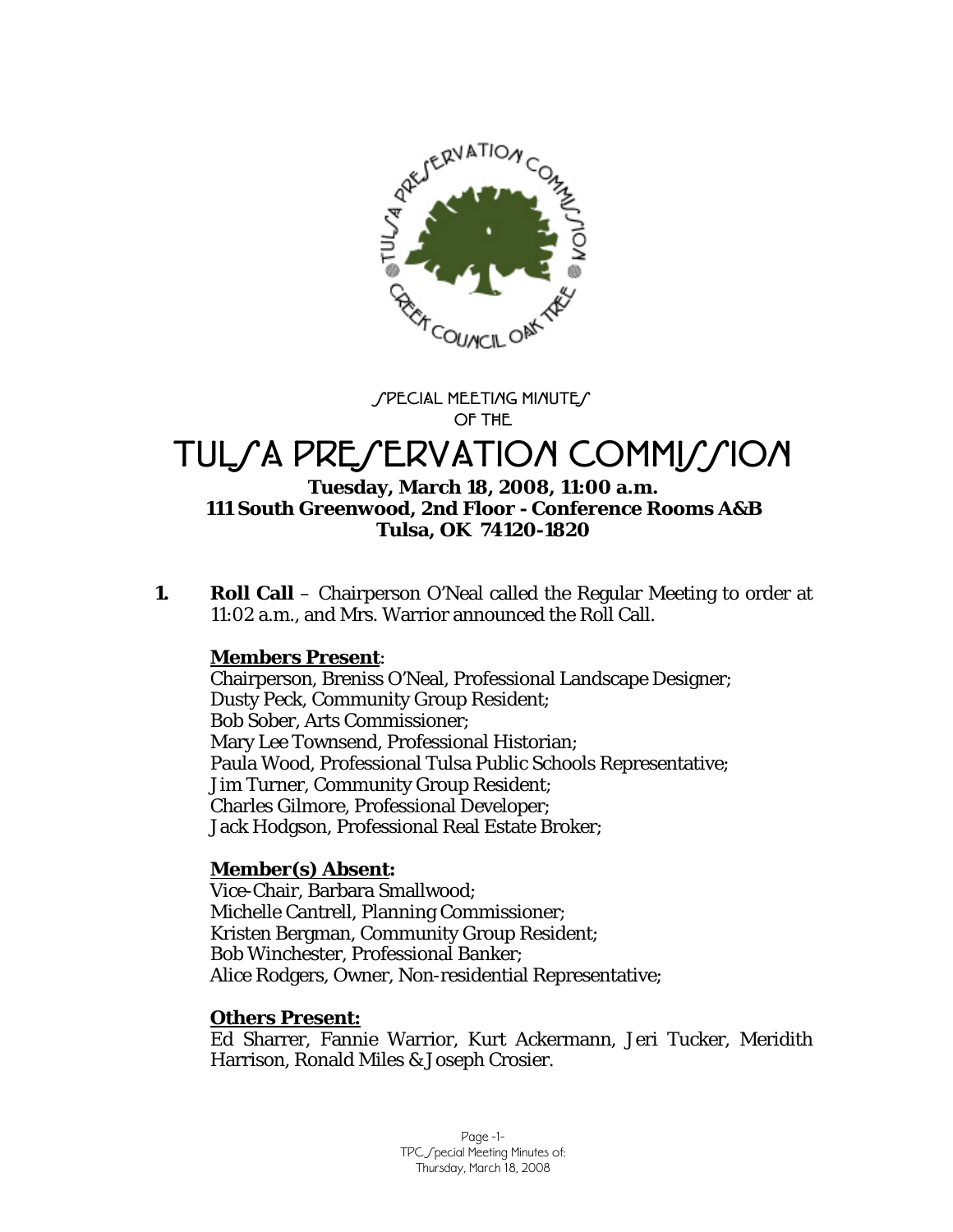## **2. Approval of Minutes of Previous Meeting Regular Meeting Minutes for February 14, 2008;**

Chairperson O'Neal asked if anyone would like to make a motion to approve the Regular Meeting Minutes for February 14, 2008.

Commissioner Townsend made a motion to approve the February 14, 2008 Regular Meeting Minutes as presented. Commissioner Gilmore seconded.

#### **By a show of hands, all "In Favor" of the motion to Approve the February 14, 2008 Regular Meeting Minutes:**

- (1) Chairperson O'Neal;
- (2) Charles Gilmore;
- (3) Jack Hodgson;
- (4) Mary Lee Townsend;
- (5) Dusty Peck;
- (6) Paula Wood;
- (7) Bob Sober;

# **All Opposed:**

None;

#### **All Abstaining:**

(8) Jim Turner;

# **All not present during this vote:**

None.

The motion was **Approved by Majority by members present and voting.** 

#### **3. Committee Reports**

#### **a. Historic Preservation Committee**

#### **i. Announcement of Conflicts of Interest**

Chairperson O'Neal asked the Commission if anyone had a conflict of interest with any of the Certificates of Appropriateness (COA) Requests that would be brought before the board for review. No one responded to having a conflict of interest with any of the proposals.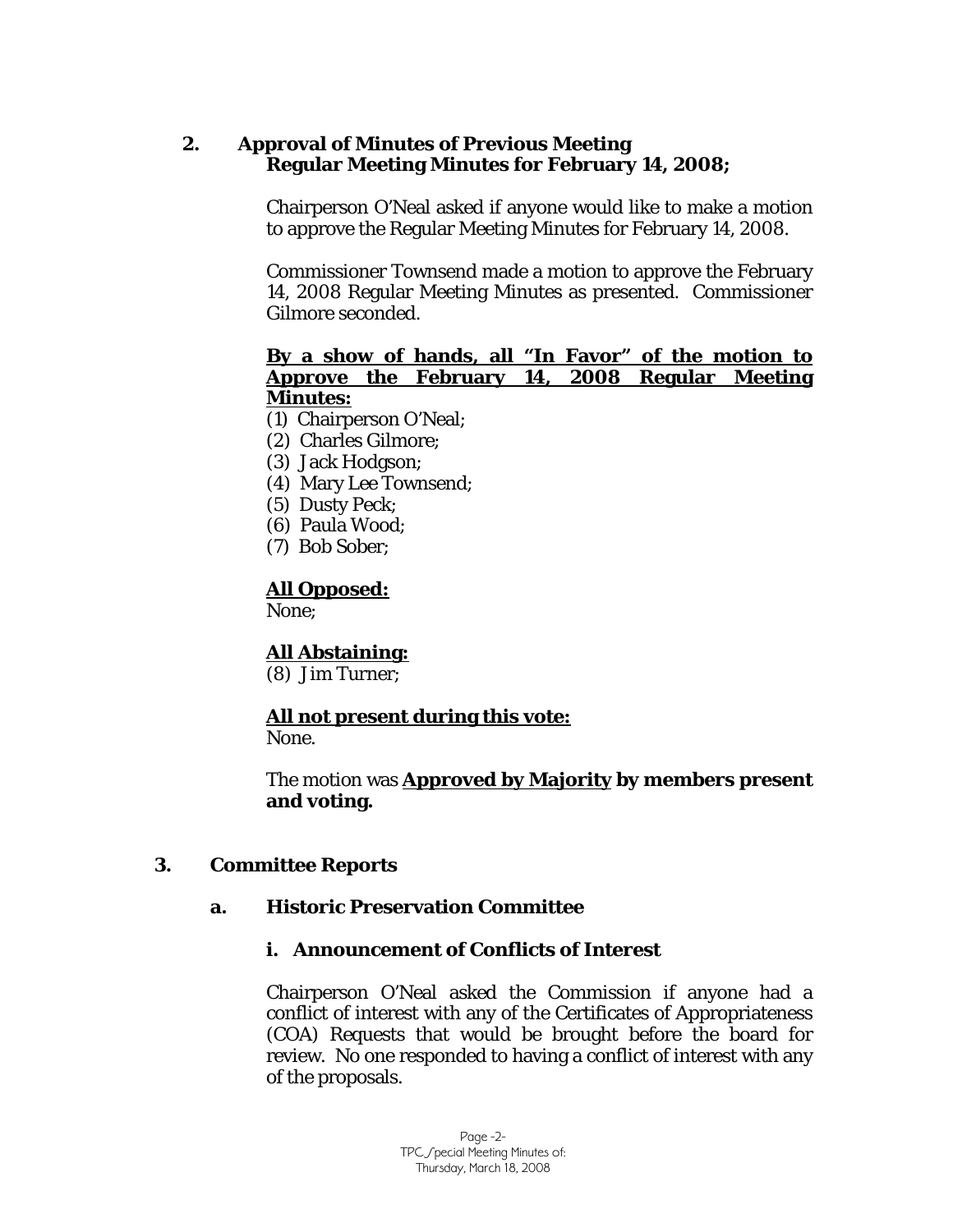Chairperson O'Neal announced that the Vice-Chair or the Secretary of the Commission are to present the COA Subcommittee Report to the Commission; although Vice-Chair Barbara Smallwood had a conflict with another meeting; and that she wasn't going to be able to attend the meeting today; and also Secretary Alice Rodgers to give the COA Report. Chairperson O'Neal stated that she had asked Architect, Commissioner Sober (who had attended the COA Subcommittee meeting) to please present the COA Subcommittee Report to the Commission from the March 11th meeting; and Commissioner Sober stated that he would be happy to give the report.

#### **ii. Applications for Certificate of Appropriateness**

Chairperson O'Neal briefly informed the COA applicants of the COA processing procedures of how their proposals would be reviewed by the Tulsa Preservation Commission for a final determination.

Chairperson O'Neal stated that the Commission was going to move to COA Agenda Item #2, and review Jeri Tucker and Meridith Harrison's proposal first because COA Agenda Item #1 was unable to attend the meeting.

#### **2.** 614 N. Cheyenne Avenue (Brady Heights)

Applicant: Jeri Tucker/Meridith Harrison Request: Enclose 16' x 10' porch on south side of house with siding and four windows. Siding and trim will match existing in materials, dimensions and directional orientation. Windows will be vinyl to match existing. COA Subcommittee Complete Application Date: 03-11-2008 **APPROVAL W/O CONDITIONS** 

Mr. Sharrer presented Jeri Tucker and Meridith Harrison's Certificate of Appropriateness application to the Commission for a final review. Photographs and drawings were available for review and a slide presentation was shown of the structure in Brady Heights Neighborhood District.

Mr. Sharrer stated that Ms. Tucker and Ms. Harrison plan to enclose their 16' x 10' porch on the south side of the house with siding and four (4) windows. Mr. Sharrer stated that they want to enclose the porch for living space for a sun room. He stated that the siding and trim will match the existing in materials,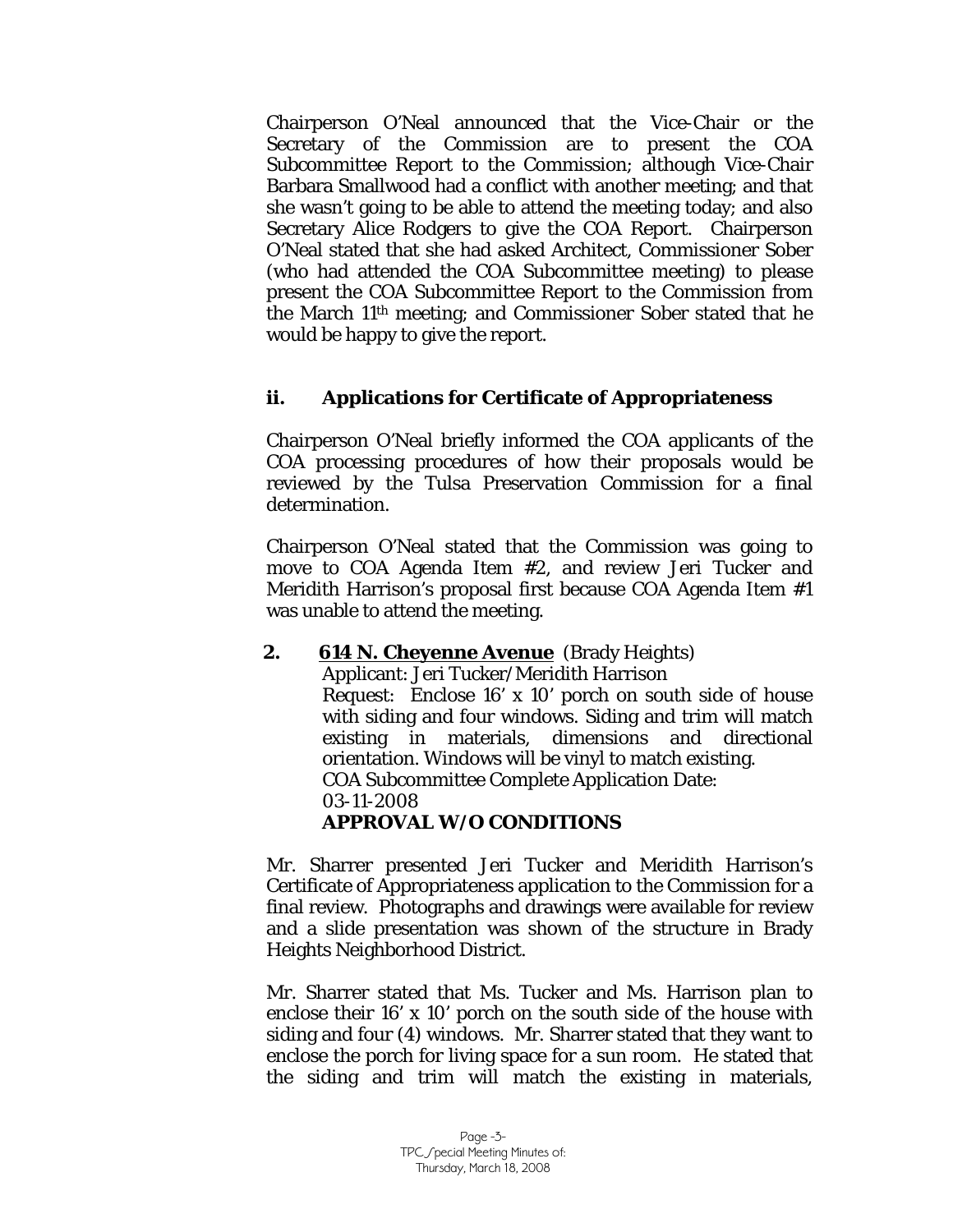dimensions and directional orientation. Mr. Sharrer added that the windows will be vinyl to match the existing.

Mr. Sharrer read the appropriate design guidelines on this proposal for *Additions in Brady Heights.* 

Chairperson O'Neal asked Commissioner Sober to please give his report of the recommendation that was made on this proposal at the COA Subcommittee meeting.

Commissioner Sober stated that the COA Subcommittee considered Ms. Tucker and Ms. Harrison's application to be complete after being reviewed at the March 11, 2008 meeting. He stated that the COA Subcommittee recommended by a majority vote to approve their proposal for *Additions to* the Brady Heights Historic District.

Chairperson O'Neal opened the floor to the Commission for discussion on Ms. Tucker and Ms. Harrison's proposal; and for a motion to be made. After the Commission further discussed their proposal, Commissioner Sober made a motion to approve Ms. Tucker and Ms. Harrison's application. Commissioner Townsend seconded.

#### **By a show of hands, all "In Favor" of the motion to Approve Jeri Tucker and Meridith Harrison's application:**

- (1) Chairperson O'Neal;
- (2) Charles Gilmore;
- (3) Jack Hodgson;
- (4) Mary Lee Townsend;
- (5) Dusty Peck;
- (6) Paula Wood;
- (7) Bob Sober;
- (8) Jim Turner;

#### **All Opposed:**

None;

#### **All Abstaining:**

None;

 **All not present during this vote:** None.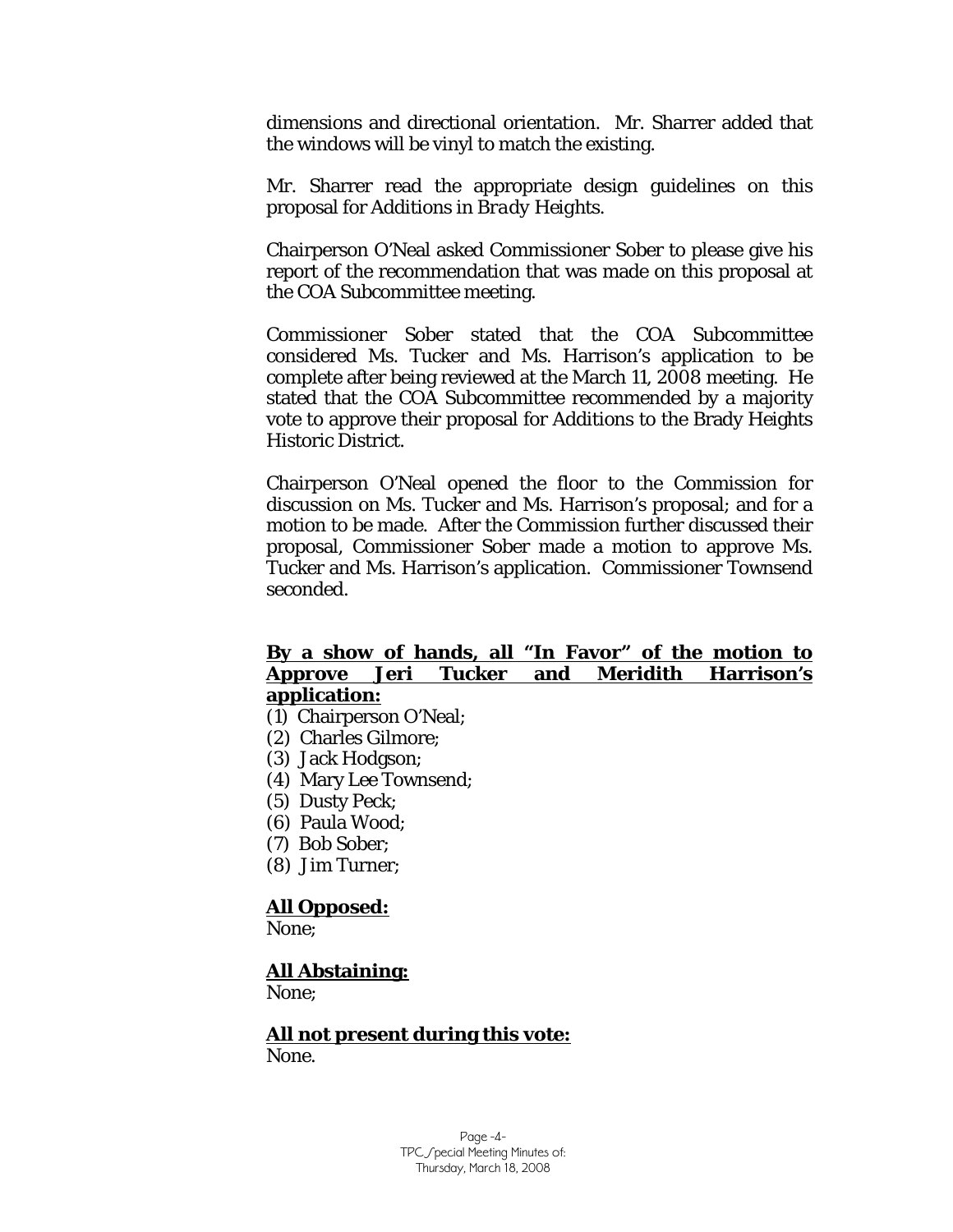The motion was **Approved Unanimously by members present and voting.** 

*The Tulsa Preservation Commission Approved Jeri Tucker & Meridith Harrison's proposal based on guidelines for Additions, Preferred Option, Paragraphs #1, #2 & #3; Building Materials and Elements, Paragraph #1; and Porches, Paragraph #1 for Additions to Existing Structures for the Brady Heights Historic District.* 

#### **3. 715 N. Denver Avenue** (Brady Heights)

Applicant: Joseph Crosier Request:

**1.** Remove aluminum siding from soffits and replace deteriorated original beaded boards with new 5.5" tongue-in-groove wood beaded boards. Replicate original corbels and install in original locations along soffit;

COA Subcommittee Complete Application Date: 03-11- 2008

# **APPROVAL W/O CONDITIONS**

Mr. Sharrer presented Joseph Crosier's Certificate of Appropriateness application to the Commission for a final review. Photographs and drawings were available for review and a slide presentation was shown of the structure in Brady Heights Neighborhood District.

Mr. Sharrer stated that on Part 1 of 5 Parts of Mr. Crosier's application that he plans to remove the aluminum siding from the soffits and replace the deteriorated original beaded boards with new 5.5" tongue-in-groove wood beaded boards. He added that Mr. Crosier would also like to replicate the original corbels and install them in their original locations along the soffit.

Mr. Sharrer read the appropriate design guidelines on this proposal to *Restore in Brady Heights.* 

Chairperson O'Neal asked Commissioner Sober to please give his report of the recommendation that was made on Part 1 of this proposal at the COA Subcommittee meeting.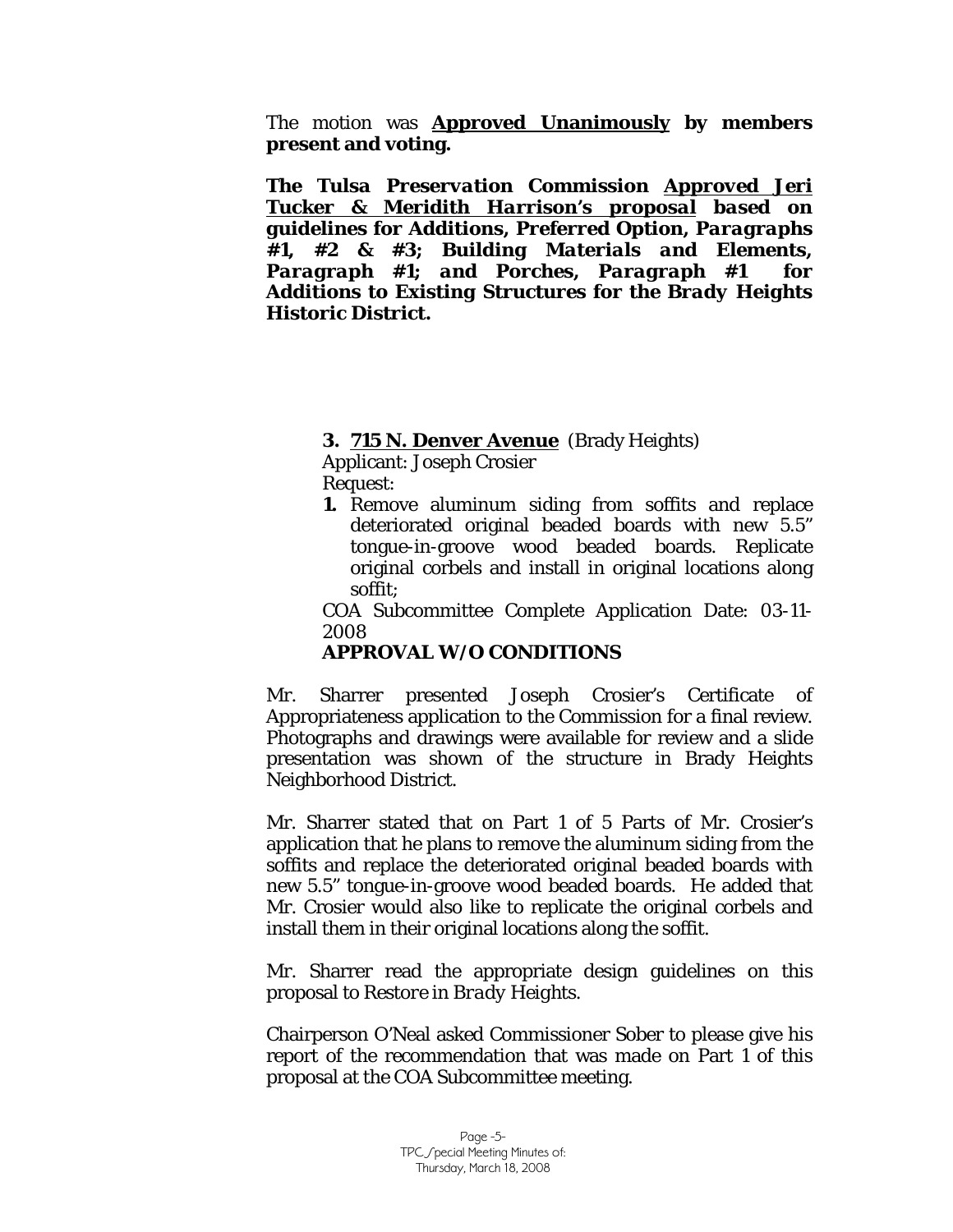Commissioner Sober stated that the COA Subcommittee considered Part 1 of Mr. Crosier's application to be complete after being reviewed at the March 11, 2008 meeting. He stated that the COA Subcommittee recommended by a unanimous vote to approve Part 1 of the proposal to *Restore* in the Brady Heights Historic District.

Chairperson O'Neal opened the floor to the Commission for discussion on Part 1 of Mr. Crosier's proposal; and for a motion to be made. After the Commission further discussed Part 1 of Mr. Crosier's proposal, Commissioner Sober made a motion to approve Part 1 of Mr. Crosier's application. Commissioner Townsend seconded.

#### **By a show of hands, all "In Favor" of the motion to Approve Part 1 of 5 Parts of Joseph Crosier's application:**

- (1) Chairperson O'Neal;
- (2) Charles Gilmore;
- (3) Jack Hodgson;
- (4) Mary Lee Townsend;
- (5) Dusty Peck;
- (6) Paula Wood;
- (7) Bob Sober;
- (8) Jim Turner;

#### **All Opposed:**

None;

#### **All Abstaining:**

None;

#### **All not present during this vote:**

None.

The motion was **Approved Unanimously by members present and voting.** 

*The Tulsa Preservation Commission Approved Part 1 of 5 Parts of Joseph Crosier's proposal based on guidelines for Brady Heights property owners from Paragraphs #1, #2 & #3; and from Building Wall Materials, Preferred Option, Paragraph #1 for Restoring Existing Structures for the Brady Heights Historic District.*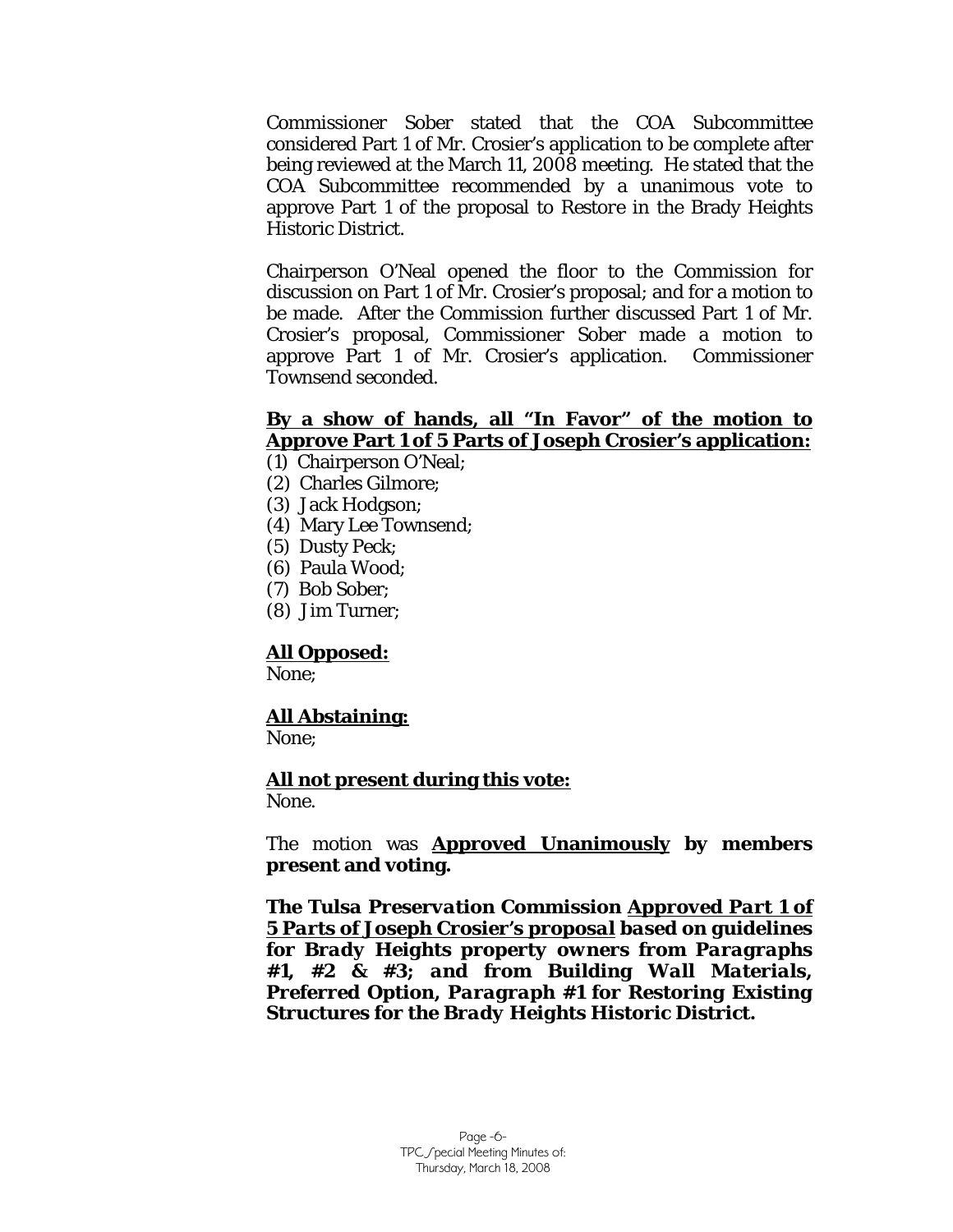#### **3. 715 N. Denver Avenue** (Brady Heights)

Applicant: Joseph Crosier Request: **2.** Re-hang original lantern fixture on front elevation; COA Subcommittee Complete Application Date: 03-11-2008 **DENIED** 

Mr. Sharrer presented Joseph Crosier's Certificate of Appropriateness application to the Commission for a final review. Photographs and drawings were available for review and a slide presentation was shown of the structure in Brady Heights Neighborhood District.

Mr. Sharrer stated that on Part 2 of 5 Parts of Mr. Crosier's application that he plans to re-hang an original lantern fixture on front elevation of the structure. Mr. Sharrer stated that Mr. Crosier stated that the lantern will hang about 8' from the soffit.

Mr. Sharrer read the appropriate design guidelines on this proposal to *Restore in Brady Heights.* 

Chairperson O'Neal asked Commissioner Sober to please give his report of the recommendation that was made on Part 2 of this proposal at the COA Subcommittee meeting.

Commissioner Sober stated that the COA Subcommittee considered Part 2 of Mr. Crosier's application to be complete after being reviewed at the March 11, 2008 meeting. He stated that the COA Subcommittee recommended by a unanimous vote to deny Part 2 of the proposal. Commissioner Sober stated that the Subcommittee wasn't sure if the lantern was original; and that Mr. Crosier had no evidence of proving that the lantern was original. He stated that the Subcommittee was given the opportunity to review the lantern; but not how the lantern will hang from the soffit after it's connected to the chain and attached to the structure.

Commissioner Sober stated that the Subcommittee also believes that after the lantern is hung that there should be some stability and no movement from the lantern when it becomes windy.

Chairperson O'Neal opened the floor to the Commission for discussion on Part 2 of Mr. Crosier's proposal; and for a motion to be made. After the Commission further discussed Part 2 of Mr.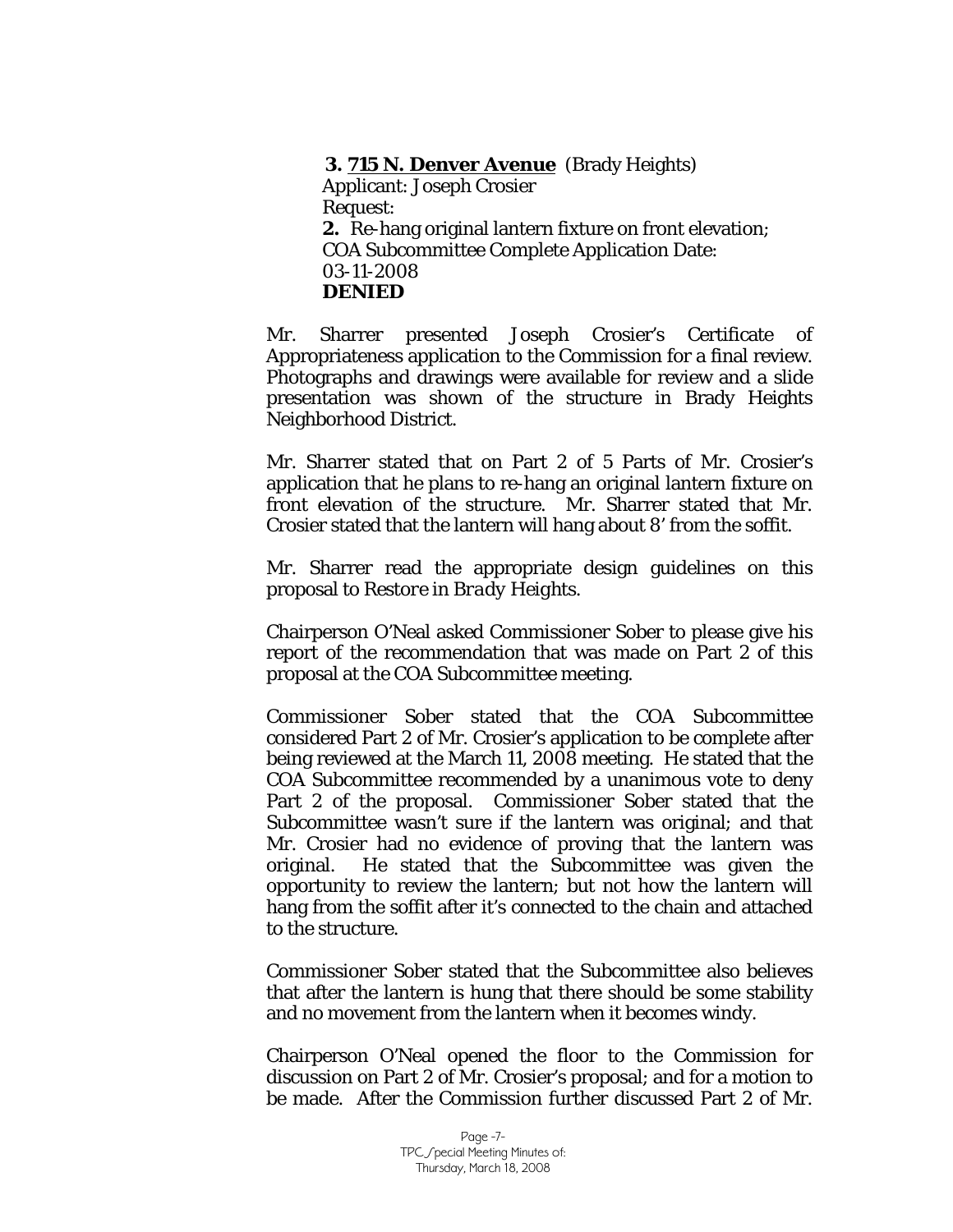Crosier's proposal, Commissioner Sober made a motion to deny Part 2 of Mr. Crosier's application. Commissioner Turner seconded.

# **By a show of hands, all "In Favor" of the motion to Deny Part 2 of 5 Parts of Joseph Crosier's application:**

- (1) Chairperson O'Neal In Favor to Deny;
- (2) Charles Gilmore In Favor to Deny;
- (3) Jack Hodgson In Favor to Deny;
- (4) Mary Lee Townsend In Favor to Deny;
- (5) Dusty Peck In Favor to Deny;
- (6) Paula Wood In Favor to Deny;
- (7) Bob Sober In Favor to Deny;
- (8) Jim Turner In Favor to Deny;

# **All Opposed:**

None;

#### **All Abstaining:**

None:

#### **All not present during this vote:**

None.

The motion to deny was **Approved Unanimously by members present and voting.** 

*The Tulsa Preservation Commission Denied Part 2 of 5 Parts of Joseph Crosier's proposal based on guidelines for Brady Heights property owners from Paragraphs #1, #2 & #3; and from Building Wall Materials, Preferred Option, Paragraph #1 for Restoring Existing Structures for the Brady Heights Historic District.*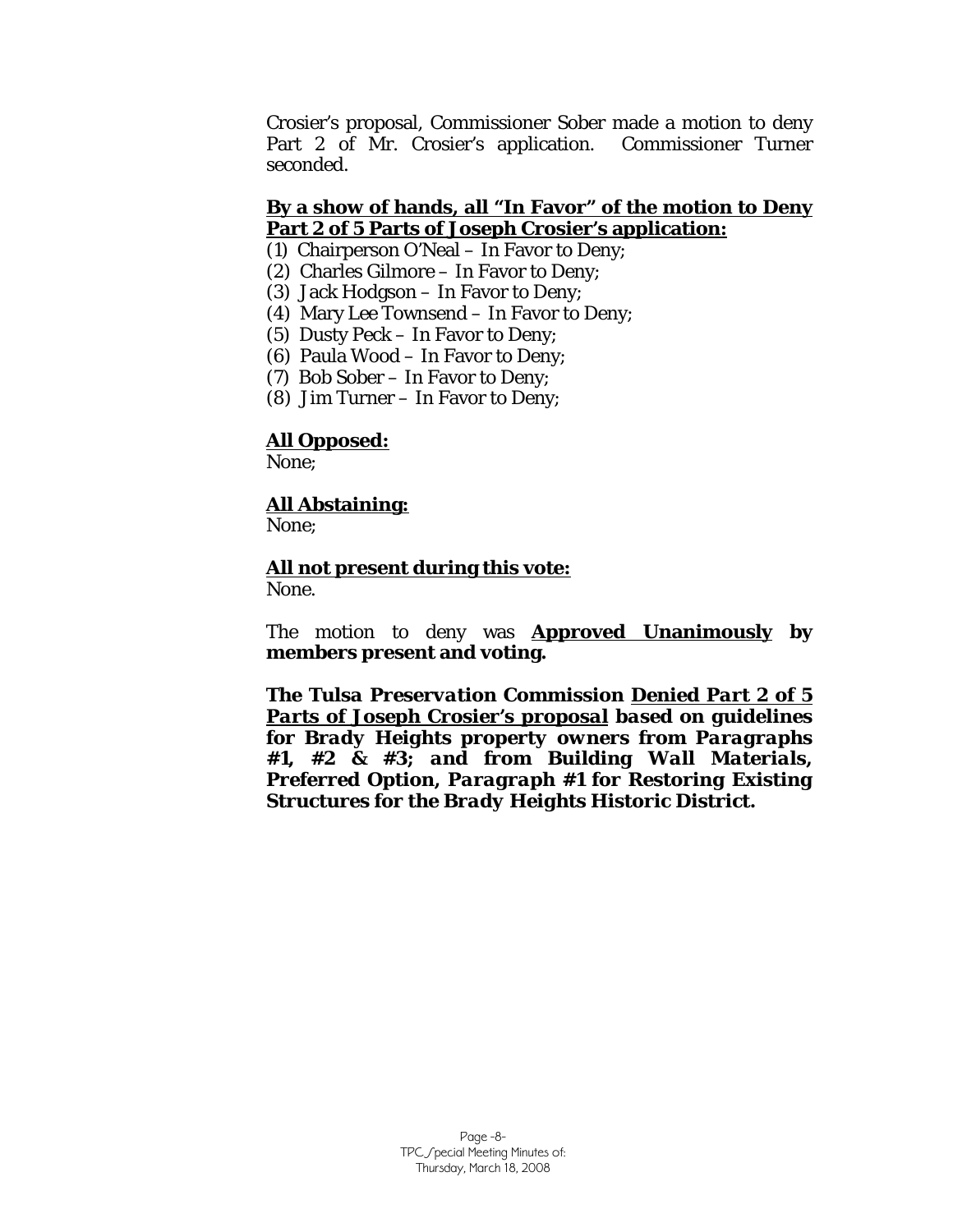#### **3. 715 N. Denver Avenue** (Brady Heights)

Applicant: Joseph Crosier Request:

- **3.** Replace deteriorated aluminum storm windows with new custom-built wood storm windows;
- COA Subcommittee Complete Application Date: 03-11-2008

## **APPROVAL W/O CONDITIONS**

Mr. Sharrer presented Joseph Crosier's Certificate of Appropriateness application to the Commission for a final review. Photographs and drawings were available for review and a slide presentation was shown of the structure in Brady Heights Neighborhood District.

Mr. Sharrer stated that on Part 3 of 5 Parts of Mr. Crosier's application that he plans to replace the deteriorated aluminum storm windows with new custom-built wood storm windows.

Mr. Sharrer read the appropriate design guidelines on this proposal to *Restore in Brady Heights.* 

Chairperson O'Neal asked Commissioner Sober to please give his report of the recommendation that was made on Part 3 of this proposal at the COA Subcommittee meeting.

Commissioner Sober stated that the COA Subcommittee considered Part 3 of Mr. Crosier's application to be complete after being reviewed at the March 11, 2008 meeting. He stated that the COA Subcommittee recommended by a unanimous vote to approve Part 3 of the proposal.

Chairperson O'Neal opened the floor to the Commission for discussion on Part 3 of Mr. Crosier's proposal; and for a motion to be made. After the Commission further discussed Part 3 of Mr. Crosier's proposal, Commissioner Sober made a motion to approve Part 3 of Mr. Crosier's application. Commissioner Townsend seconded.

#### **By a show of hands, all "In Favor" of the motion to Approve Part 3 of 5 Parts of Joseph Crosier's application:**

- (1) Chairperson O'Neal;
- (2) Charles Gilmore;
- (3) Jack Hodgson;
- (4) Mary Lee Townsend;

Page -9- TPC Special Meeting Minutes of: Thursday, March 18, 2008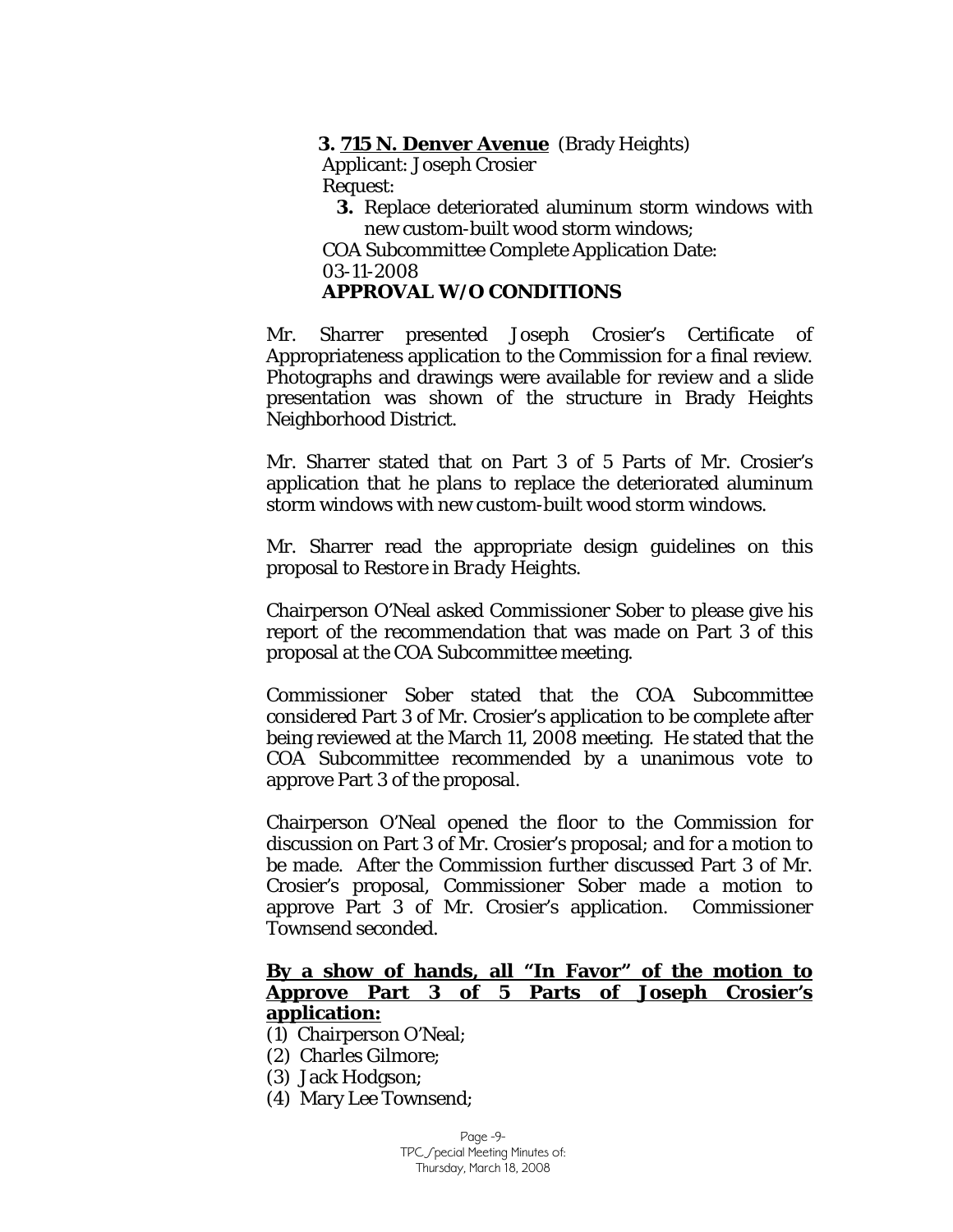- (5) Dusty Peck;
- (6) Paula Wood;
- (7) Bob Sober;
- (8) Jim Turner;

# **All Opposed:**

None;

## **All Abstaining:**

None:

#### **All not present during this vote:**

None.

The motion was **Approved Unanimously by members present and voting.** 

*The Tulsa Preservation Commission Approved Part 3 of 5 Parts of Joseph Crosier's proposal based on guidelines for Windows and Doors – Accessories, Paragraph #1, for Restoring Existing Structures for the Brady Heights Historic District.* 

#### **3. 715 N. Denver Avenue** (Brady Heights)

Applicant: Joseph Crosier Request:

**4.** Remove aluminum window trim. Repair and/or replace existing original wood trim, matching dimensions and detailing;

COA Subcommittee Complete Application Date: 03-11-2008

#### **APPROVAL W/O CONDITIONS**

Mr. Sharrer presented Joseph Crosier's Certificate of Appropriateness application to the Commission for a final review. Photographs and drawings were available for review and a slide presentation was shown of the structure in Brady Heights Neighborhood District.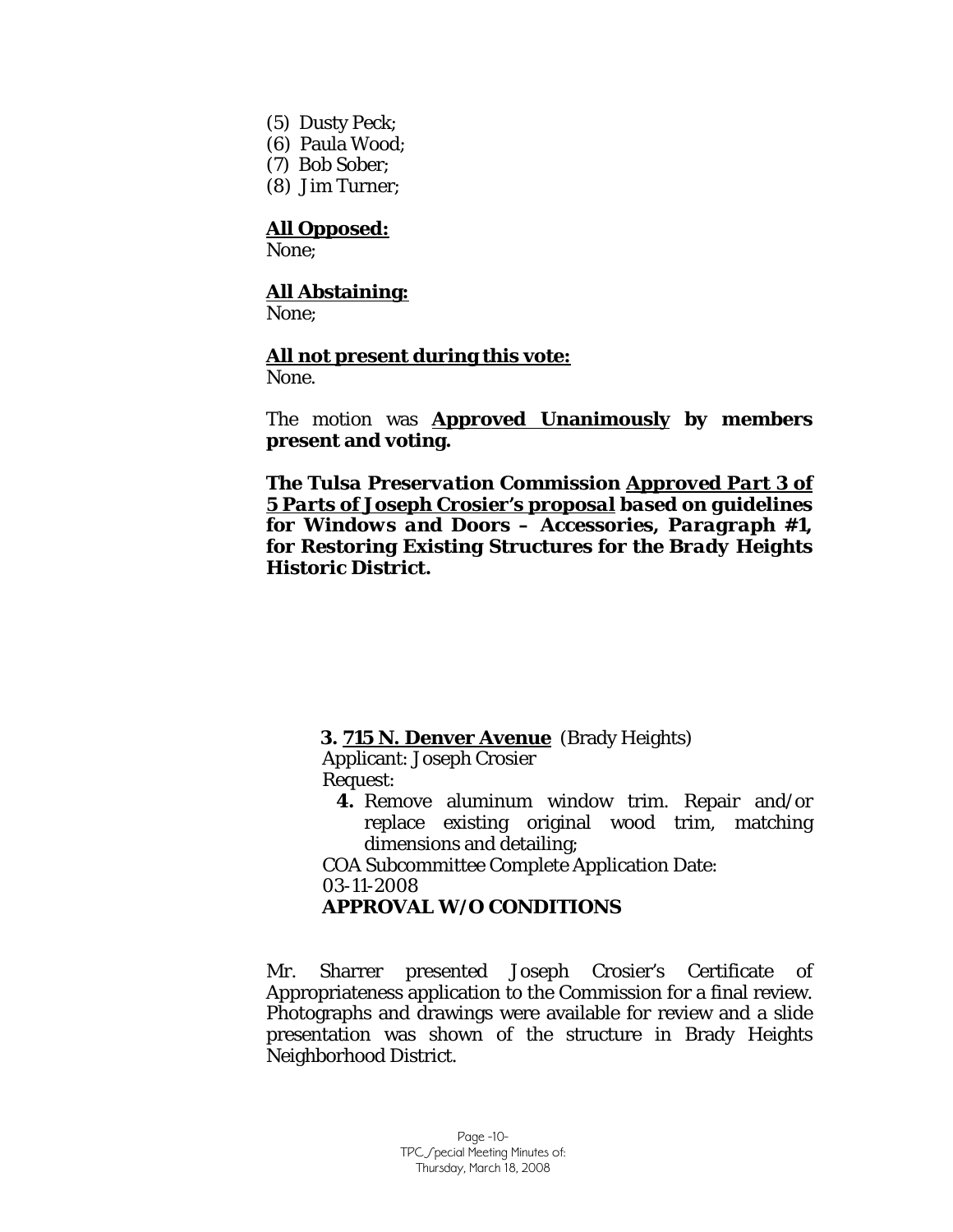Mr. Sharrer stated that on Part 4 of 5 Parts of Mr. Crosier's application that he plans to remove the aluminum window trim from the windows; and repair and/or replace the existing original wood trim on the windows with matching dimensions and detailing.

Mr. Sharrer read the appropriate design guidelines on this proposal to *Restore in Brady Heights.* 

Chairperson O'Neal asked Commissioner Sober to please give his report of the recommendation that was made on Part 4 of this proposal at the COA Subcommittee meeting.

Commissioner Sober stated that the COA Subcommittee considered Part 4 of Mr. Crosier's application to be complete after being reviewed at the March 11, 2008 meeting. He stated that the COA Subcommittee recommended by a unanimous vote to approve Part 4 of the proposal.

Chairperson O'Neal opened the floor to the Commission for discussion on Part 4 of Mr. Crosier's proposal; and for a motion to be made. After the Commission further discussed Part 4 of Mr. Crosier's proposal, Commissioner Sober made a motion to approve Part 4 of Mr. Crosier's application. Commissioner Townsend seconded.

#### **By a show of hands, all "In Favor" of the motion to Approve Part 4 of 5 Parts of Joseph Crosier's application:**

- (1) Chairperson O'Neal;
- (2) Charles Gilmore;
- (3) Jack Hodgson;
- (4) Mary Lee Townsend;
- (5) Dusty Peck;
- (6) Paula Wood;
- (7) Bob Sober;
- (8) Jim Turner;

#### **All Opposed:**

None;

#### **All Abstaining:**

None;

#### **All not present during this vote:** None.

Page -11- TPC Special Meeting Minutes of: Thursday, March 18, 2008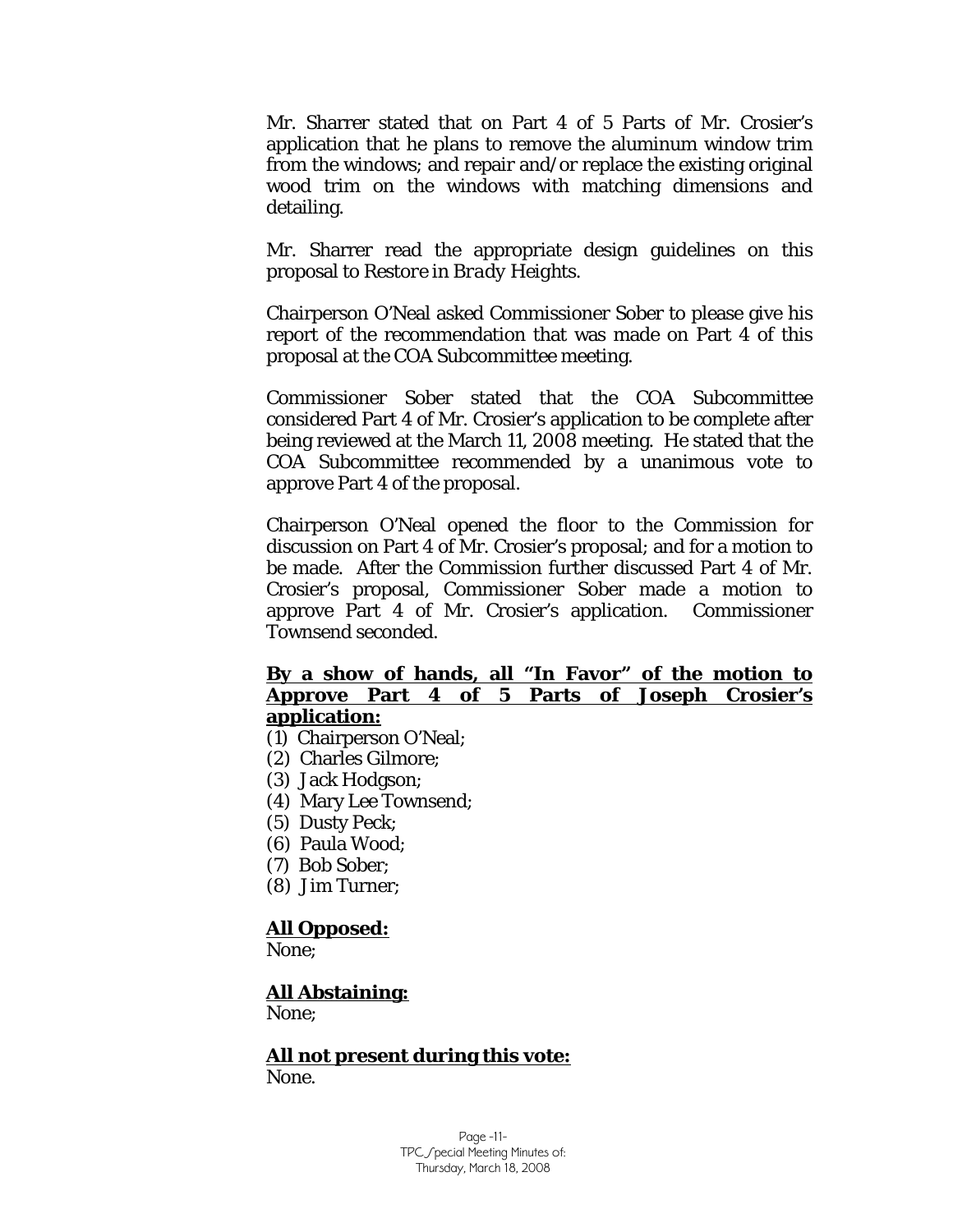The motion was **Approved Unanimously by members present and voting.** 

*The Tulsa Preservation Commission Approved Part 4 of 5 Parts of Joseph Crosier's proposal based on guidelines for Windows and Doors, Preferred Option, Paragraph #1; and Second Preference, Paragraph #3 for Restoring Existing Structures for the Brady Heights Historic District.* 

#### **3. 715 N. Denver Avenue** (Brady Heights)

Applicant: Joseph Crosier Request:

**5**. Remove non-original aluminum window on southeast corner of house. Replace with original leaded glass window, cut down to fit smaller window opening from previous rehabilitation. Window will be trimmed out to match original window trim detailing. Patched window opening will be covered with stucco to match house.

COA Subcommittee Complete Application Date: 03-11-2008  **DENIED** 

Mr. Sharrer presented Joseph Crosier's Certificate of Appropriateness application to the Commission for a final review. Photographs and drawings were available for review and a slide presentation was shown of the structure in Brady Heights Neighborhood District.

Mr. Sharrer stated that on Part 5 of 5 Parts of Mr. Crosier's application that he plans to remove the non-original aluminum window on the southeast corner of the structure; and replace it with the original leaded glass window that had been cut down to fit a smaller window opening from previous rehabilitation. He stated that the window will be trimmed out to match the original window trim detailing. Mr. Sharrer added that the patched window opening will be covered with stucco to match the house.

Mr. Sharrer read the appropriate design guidelines on this proposal to *Restore in Brady Heights.*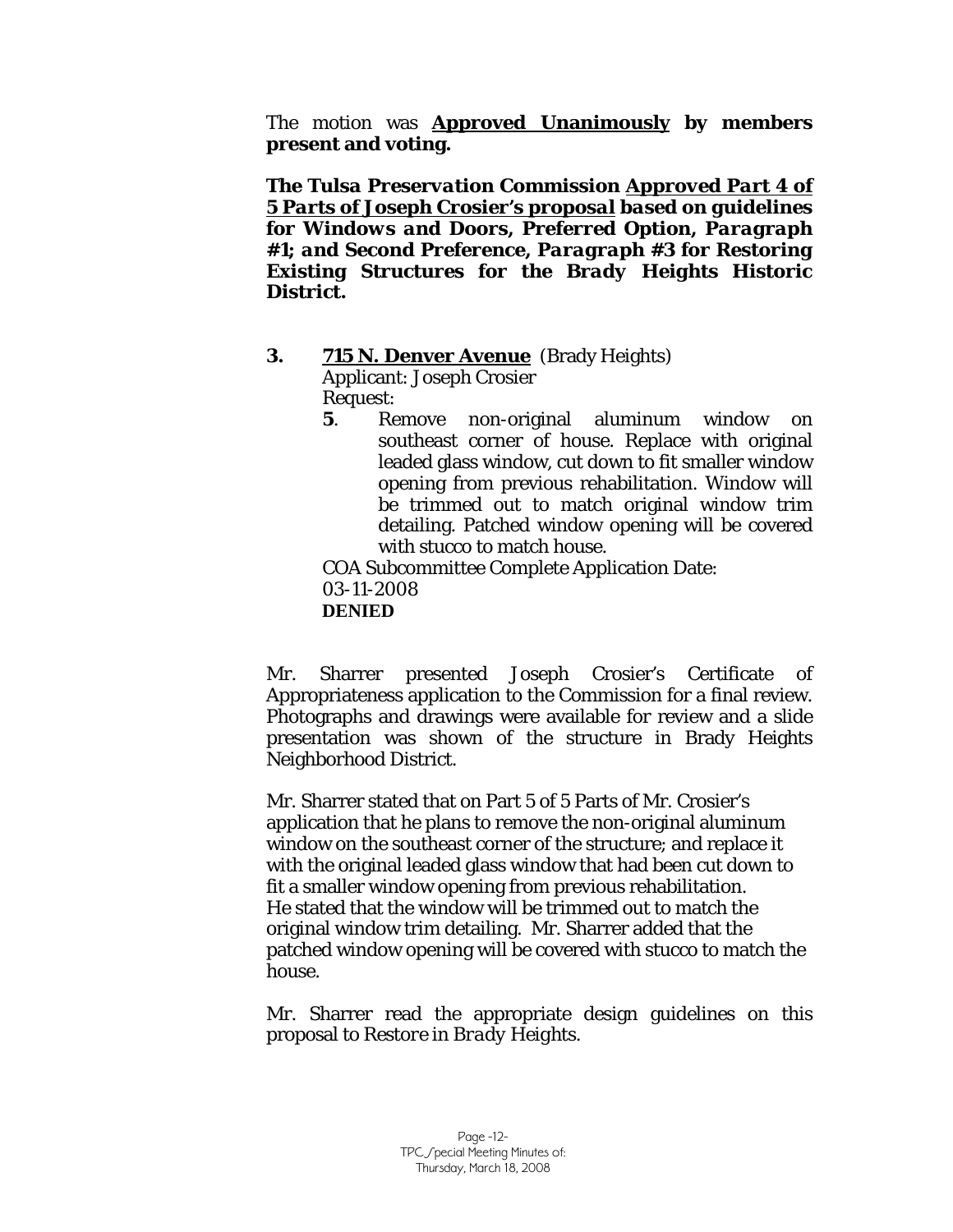Chairperson O'Neal asked Commissioner Sober to please give his report of the recommendation that was made on Part 5 of this proposal at the COA Subcommittee meeting.

Commissioner Sober stated that the COA Subcommittee considered Part 5 of Mr. Crosier's application to be complete after being reviewed at the March 11, 2008 meeting. He stated that the COA Subcommittee recommended by a unanimous vote to deny Part 5 of the proposal. Commissioner Sober stated that the Subcommittee believes that Mr. Crosier's request is inappropriate for the structure.

Chairperson O'Neal opened the floor to the Commission for discussion on Part 5 of Mr. Crosier's proposal; and for a motion to be made. After the Commission further discussed Part 5 of Mr. Crosier's proposal, Commissioner Sober made a motion to deny Part 5 of Mr. Crosier's application. Commissioner Townsend seconded.

#### **By a show of hands, all "In Favor" of the motion to Deny Part 5 of 5 Parts of Joseph Crosier's application:**

- (1) Chairperson O'Neal In Favor to Deny;
- (2) Charles Gilmore In Favor to Deny;
- (3) Jack Hodgson In Favor to Deny;
- (4) Mary Lee Townsend In Favor to Deny;
- (5) Dusty Peck In Favor to Deny;
- (6) Paula Wood In Favor to Deny;
- (7) Bob Sober In Favor to Deny;
- (8) Jim Turner In Favor to Deny;

#### **All Opposed:**

None;

#### **All Abstaining:** None;

 **All not present during this vote:** None.

The motion to Deny was **Approved Unanimously by members present and voting.** 

*The Tulsa Preservation Commission Denied Part 5 of 5 Parts of Joseph Crosier's proposal based on guidelines for Windows and Doors, Paragraphs #1, & #2; and from Building Wall Materials, Preferred Option, Paragraph*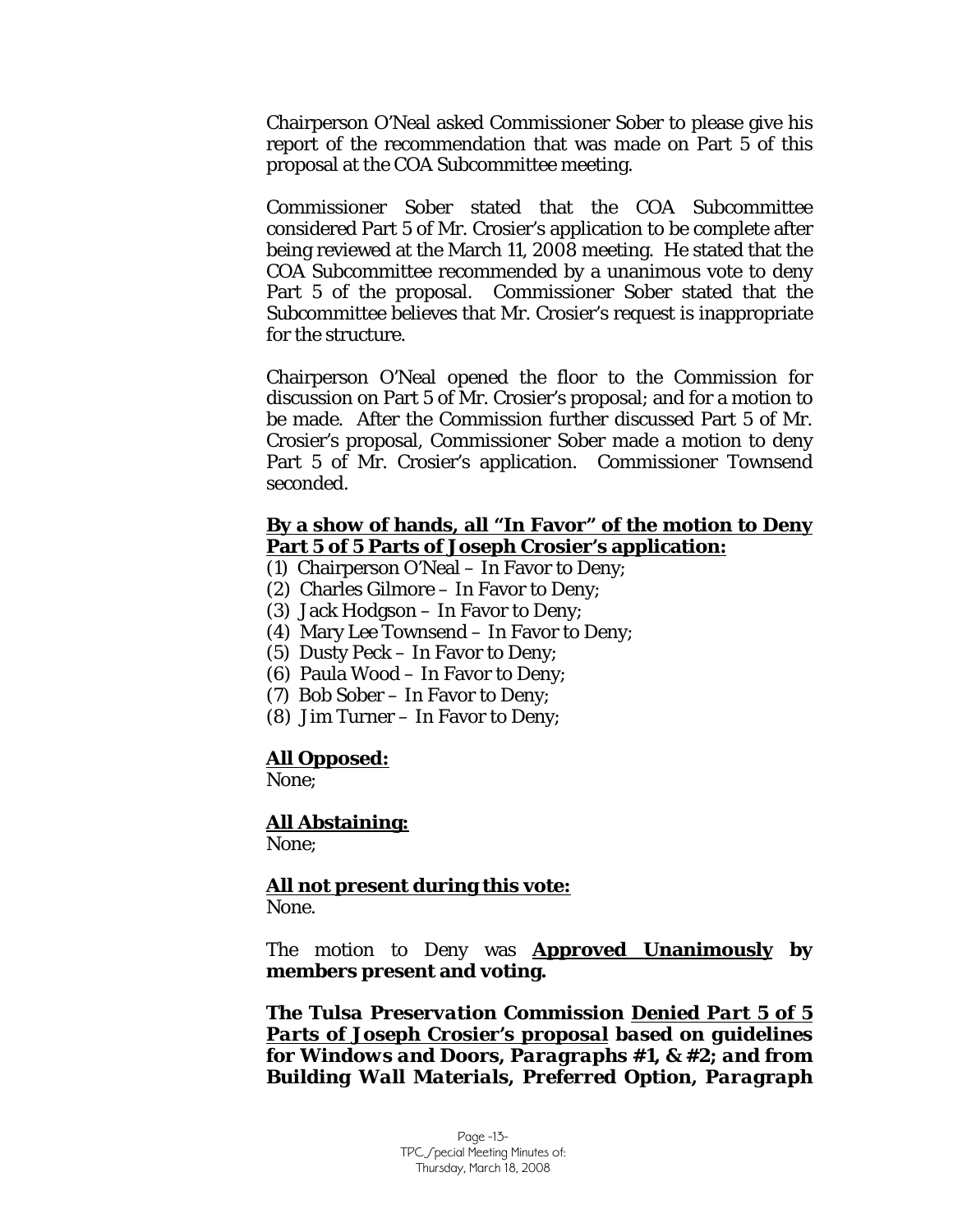#### *#2 for Restoring Existing Structures for the Brady Heights Historic District.*

#### 1..1807 E. 16th **Street** (Yorktown)

Applicant: Michael Sherwin Request: Construct a new single family house on the lot according to revised plans submitted (Final Review). COA Subcommittee Complete Application Date: 03-11-2008 **APPROVAL W/ CONDITIONS** 

Mr. Sharrer presented Michael Sherwin's Certificate of Appropriateness application to the Commission for a final review. Photographs and drawings were available for review of the new construction project; and a slide presentation was shown of the vacant lot and of the new structure in the Yorktown Historic District.

Mr. Sharrer stated that Mr. Sherwin was unable to attend the meeting today; and that he was also unable to have a representative come on his behalf for him today. He stated that Mr. Sherwin's architect did come to one of the COA Subcommittee meetings to answer some of the questions that were asked by the Subcommittee.

Mr. Sharrer stated that Mr. Sherwin plans to construct a new single family home on a  $45'$  wide lot at  $1807$  E.  $16<sup>th</sup>$  Street according to the revised plans that he has submitted to the Commission for a final review.

Mr. Sharrer read the appropriate design guidelines on this proposal for *New Construction in Yorktown.* 

Chairperson O'Neal asked Commissioner Sober to please give his report of the recommendation that was made on this proposal at the COA Subcommittee meeting.

Commissioner Sober stated that the COA Subcommittee considered Mr. Sherwin's application to be complete after being reviewed at the March 11, 2008 meeting. He stated that the COA Subcommittee recommended by a unanimous vote to approve Mr. Sherwin's new construction project proposal with no conditions for *New Construction* in the Yorktown District.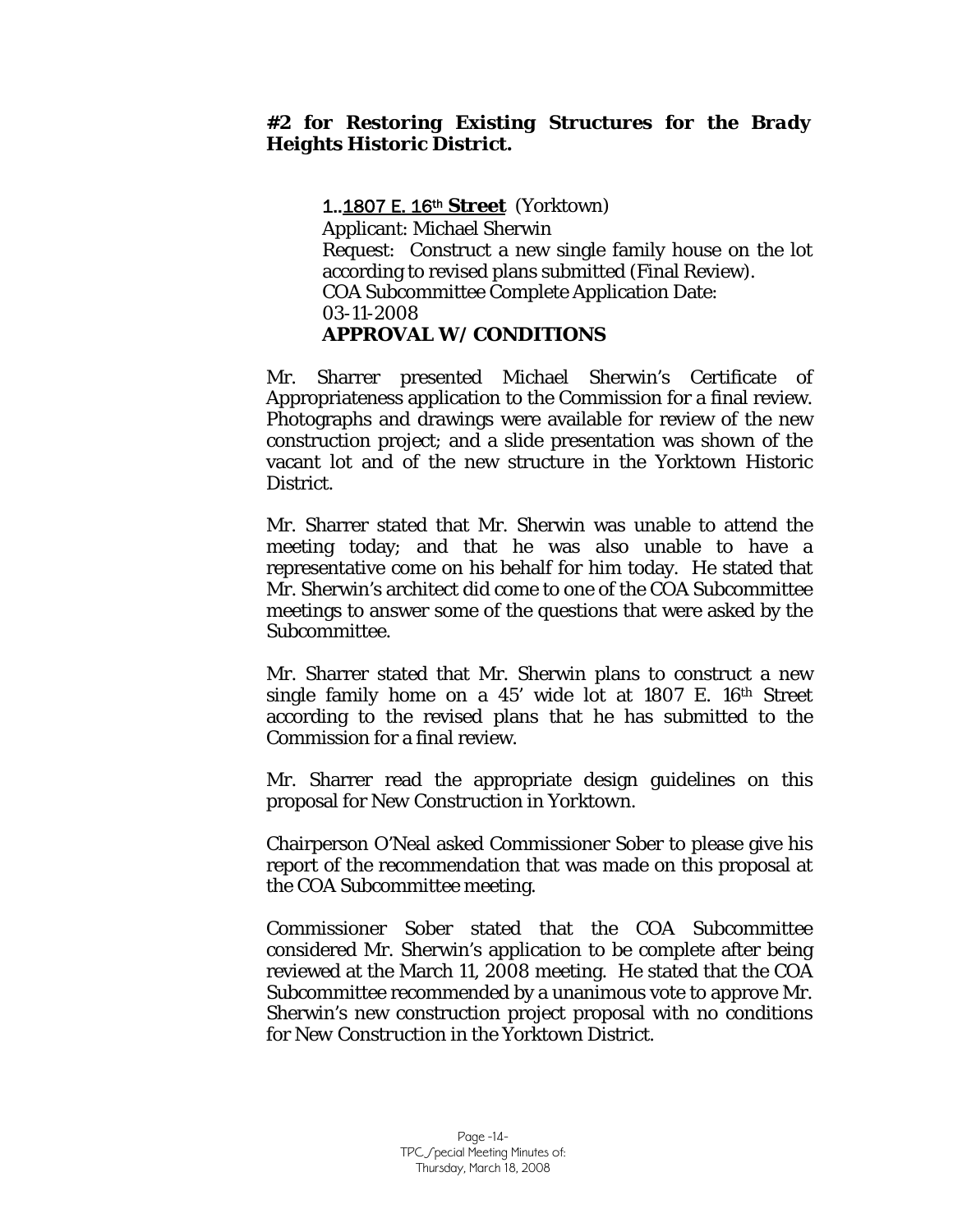Chairperson O'Neal opened the floor to the Commission for discussion on Mr. Sherwin's proposal; and for a motion to be made.

Architect/Commissioner Turner stated after reviewing Mr. Sherwin's revised plans that he had concerns with the front window eave brackets; the dormer and with the concrete block on the foundation wall.

Legal Advisor, Kurt Ackermann stated that he was assuming from staff's presentation that the property owner was not present at any of the previous COA Subcommittee meetings to share his needs and desires for his property. Chairperson O'Neal stated that this is the 3rd meeting that we have had regarding this proposal; and that the architect has attended one meeting; and that the property owner hasn't attended any of the meetings. Mr. Ackermann stated that he brings this point up because the ordinance gives the Commission the opportunity to balance the design guidelines with the needs and desires of the property owner, but when the property owner doesn't appear at the meetings it's hard for the COA Subcommittee and Commission to achieve that balance.

After the Commission further discussed their proposal, Commissioner Sober made a motion to approve Mr. Sherwin's application with the following conditions:

- $\Diamond$  To install four (4) brackets on the front gable, center two (2) above each window on the front; and center two (2) above each innermost column;
- $\Diamond$  Extend the width of the studio dormer by 12", 6" on each side; &
- ◊ Two (2) courses of concrete block on the foundation wall should be split face block, painted.

Commissioner Peck seconded.

#### **By a show of hands, all "In Favor" of the motion to Approve Michael Sherwin's application with conditions:**

- (1) Chairperson O'Neal;
- (2) Charles Gilmore;
- (3) Jack Hodgson;
- (4) Mary Lee Townsend;
- (5) Dusty Peck;
- (6) Paula Wood;
- (7) Bob Sober;
- (8) Jim Turner;

Page -15- TPC Special Meeting Minutes of: Thursday, March 18, 2008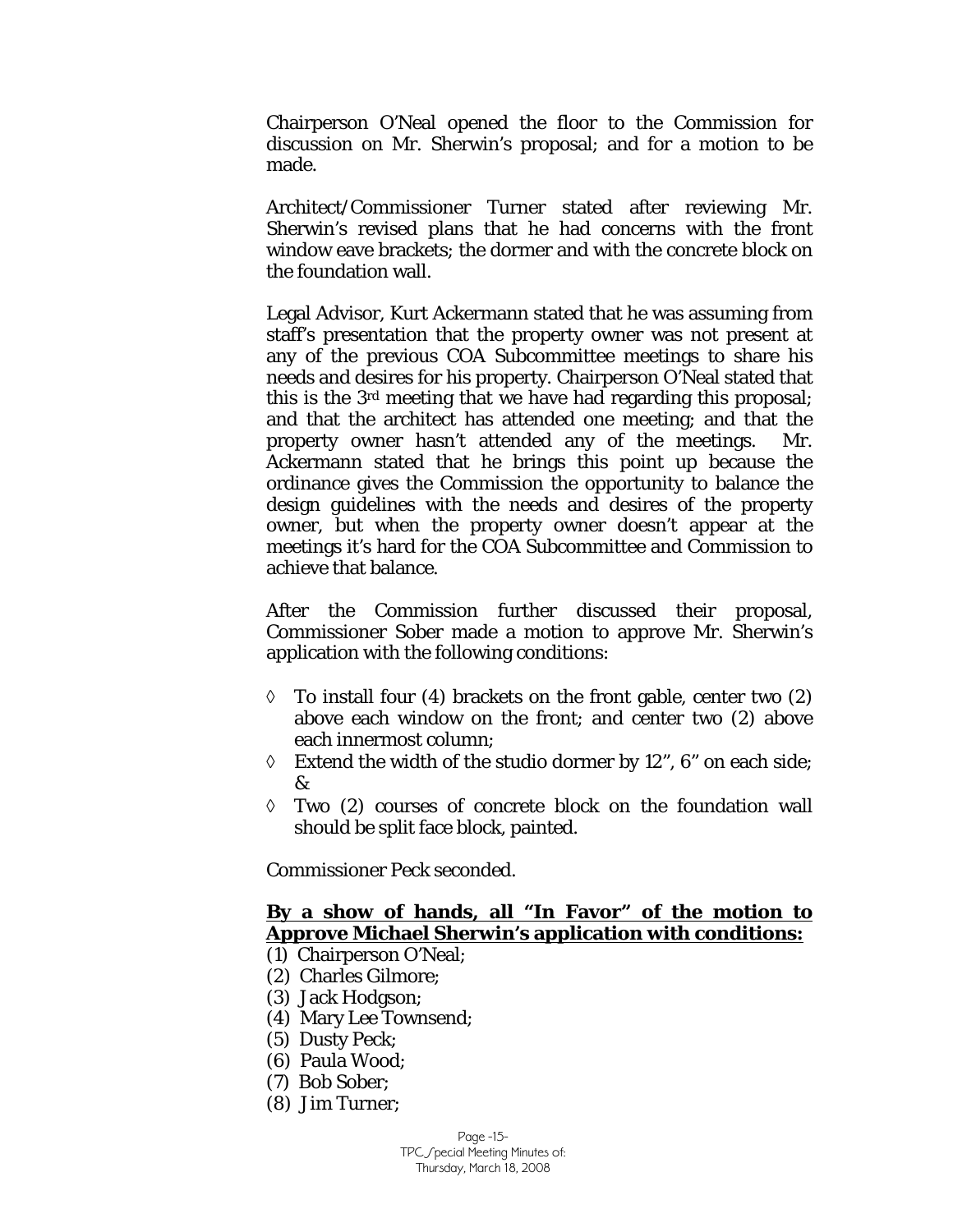#### **All Opposed:**

None;

# **All Abstaining:**

None;

# **All not present during this vote:**

None.

The motion was **Approved Unanimously by members present and voting.** 

*The Tulsa Preservation Commission Approved Michael Sherwin's proposal based on guidelines for New Residential Construction for the Yorktown Historic District.* 

#### **b. Rules & Regulations Committee**

#### **i. Review of Proposed Changes to Rules of Procedure**

Rules & Regulations Committee Chairman Charles Gilmore reported that a copy of the proposed amended Rules & Regulations Governing Procedure had been distributed to the Commission earlier today. He made a motion to ask the Commission to accept the proposed changes that have been made and brought before it to adopt into the Rules of Procedure. Commissioner Townsend seconded.

#### **By a show of hands, all "In Favor" of the motion to Approve and Adopt the changes into the Rules of Procedure:**

- (1) Chairperson O'Neal;
- (2) Charles Gilmore;
- (3) Jack Hodgson;
- (4) Mary Lee Townsend;
- (5) Dusty Peck;
- (6) Paula Wood;
- (7) Bob Sober;
- (8) Jim Turner;

# **All Opposed:**

None;

# **All Abstaining:**

None;

Page -16- TPC Special Meeting Minutes of: Thursday, March 18, 2008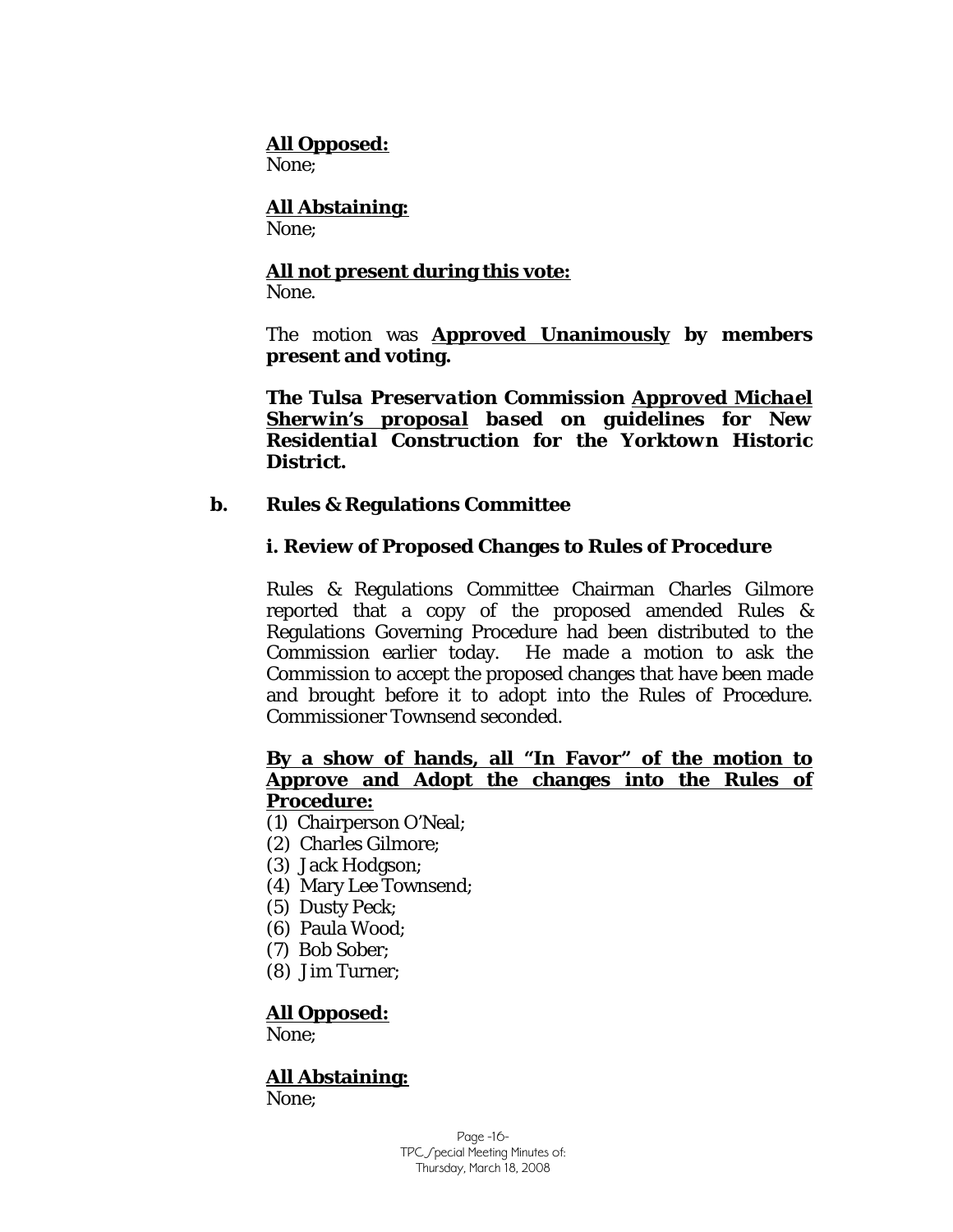# **All not present during this vote:**

None.

The motion was **Approved Unanimously by members present and voting.** 

#### **c. Outreach Committee**

No information was reported.

#### **4. Chair Report**

Chairperson O'Neal reported that she received a phone call about a luncheon on Monday, April 28th; and that the Commission has been invited to attend. She stated that the luncheon will be at the Mayo Hotel from noon to 1:00 p.m.; and that it will cost \$25 a person. Chairperson O'Neal stated that Commercial Developer, Tony Goldman will be speaking at the luncheon. She stated that Mr. Goldman has been involved developing districts in New York, Boston and Philadelphia. Chairperson O'Neal stated that Mr. Goldman will be here to speak about designating and using tax credits for downtown revitalization. Chairperson O'Neal added that she will mention to the Commission about the luncheon again at our April 10<sup>th</sup> Regular meeting.

Chairperson O'Neal reported that after reviewing March Staff Report that she was happy about the National Trust selecting several of our field session proposals that includes the Historic Gardens of Tulsa and the Perryman's Cemetery.

#### **5. Staff Report**

The March Staff Report was emailed to the Commission prior to this meeting.

#### **6. Absence Report**

There were no absences to report.

#### **7. Other Business**

a. Michelle Cantrell – Conservation Districts

Commissioner Cantrell was unable to attend this meeting. Conservation Districts will be placed on the April 10<sup>th</sup> agenda for review.

# **10. Adjournment**

There being no other business, Chairperson O'Neal adjourned the meeting at 12:55 p.m. The Tulsa Preservation Commission Special Meeting Minutes of March 18, 2008 were transcribed by Fannie Warrior.